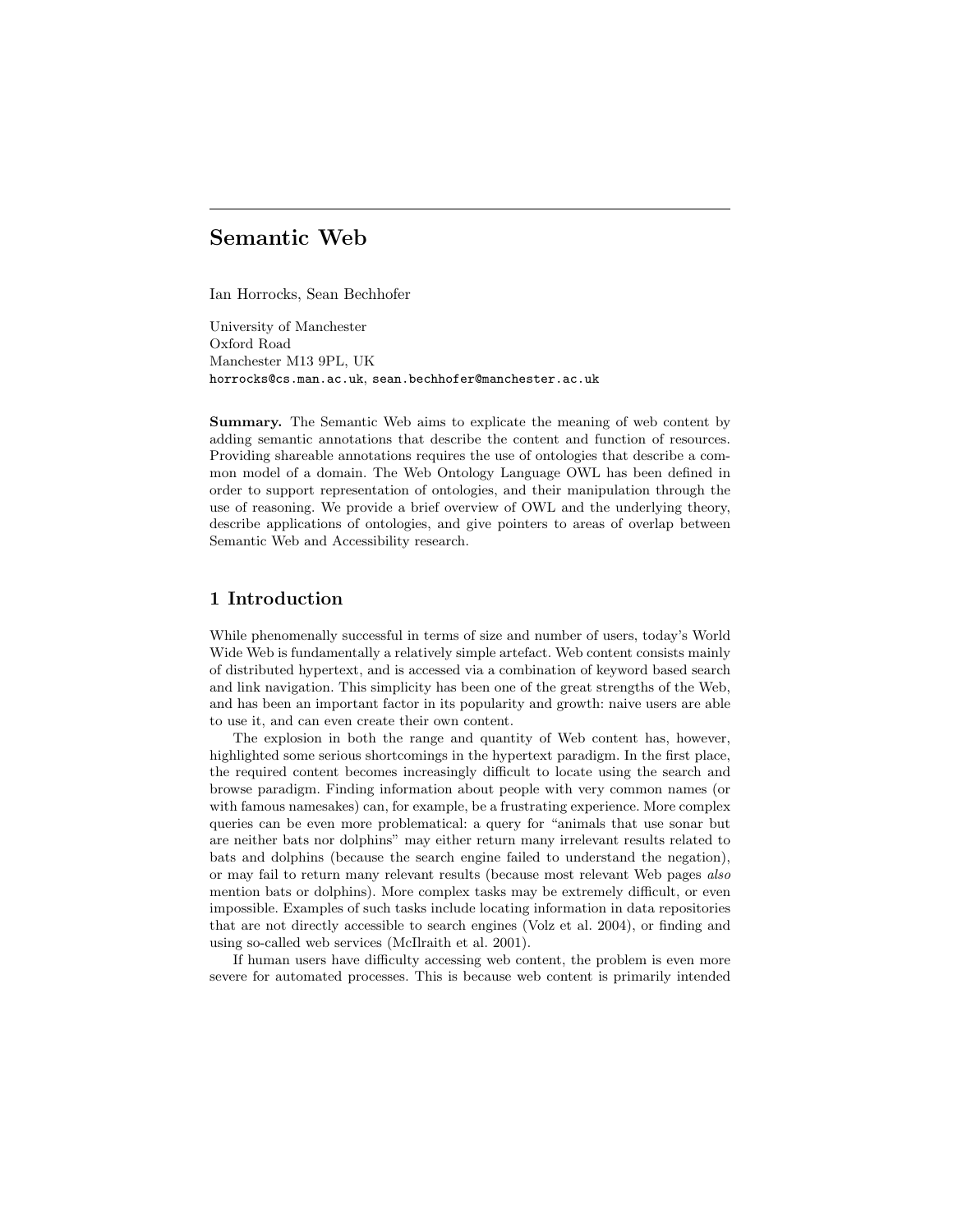for presentation to and consumption by human users: HTML markup is mainly concerned with layout, size, colour and other presentational issues. Moreover, web pages increasingly use images, often including active links, to present information. Human users are able to interpret the significance of such features, and thus understand the information being presented, but this may not be so easy for an automated process or "software agent".

The Semantic Web aims to overcome some of the above mentioned problems by making web content more accessible to automated processes; the ultimate goal is to transform the existing web into "...a set of connected applications ... forming a consistent logical web of data ..." (Berners-Lee 1998). This is to be achieved by adding semantic annotations to Web content, i.e., annotations that describe the meaning of the content.

In the remainder of this chapter we will examine in a little more detail what semantic annotations will look like, how they describe meaning, and how automated processes can exploit such descriptions. We will also discuss the impact of the Semantic Web and Semantic Web technology on accessibility.

## 2 Background

As we mentioned above, the key idea behind the semantic web is to explicate the meaning of web content by adding semantic annotations. If we assume for the sake of simplicity that such annotations take the form of XML style tags, we could imagine a fragment of a web page being annotated as follows:

 $\langle Wizard \rangle$ Harry Potter $\langle Wizard \rangle$  has a pet called  $\langle$ SnowyOwl $\rangle$ Hedwig $\langle$ /SnowyOwl $\rangle$ .

Taken in isolation, however, such annotations are of only limited value: the problem of understanding the terms used in the text has simply been transformed into the problem of understanding the terms used in the labels. A query for information about raptors, for example, may not retrieve this text, even though owls are raptors. This is where ontologies come into play: they provide a mechanism for introducing a vocabulary and giving precise meanings to the terms in the vocabulary. A suitable ontology might, for example, introduce the term SnowyOwl, and include the information that a SnowyOwl is a kind of Owl, and that an Owl is a kind of Raptor. Moreover, if this information is represented in a way that is accessible to our query engine, then it would be able to recognise that the above text is relevant to our query about raptors.

Ontology, in its original pholosophical sense, is a fundamental branch of metaphysics focussing on the study of existence; its objective is to determine what entities and types of entities actually exist, and thus to study the structure of the world. The study of ontology can be traced back to the work of Plato and Aristotle, and from the very beginning included the development of hierarchical categorisations of different kinds of entity and the features that distinguish them: the well known "tree of Porphyry", for example, identifies animals and plants as sub-categories of living things distinguished by animals being sensitive, and plants being insensitive (see Figure 1).

In computer science, an ontology is usually taken to be a model of (some aspect of) the world; it introduces vocabulary describing various aspects of the domain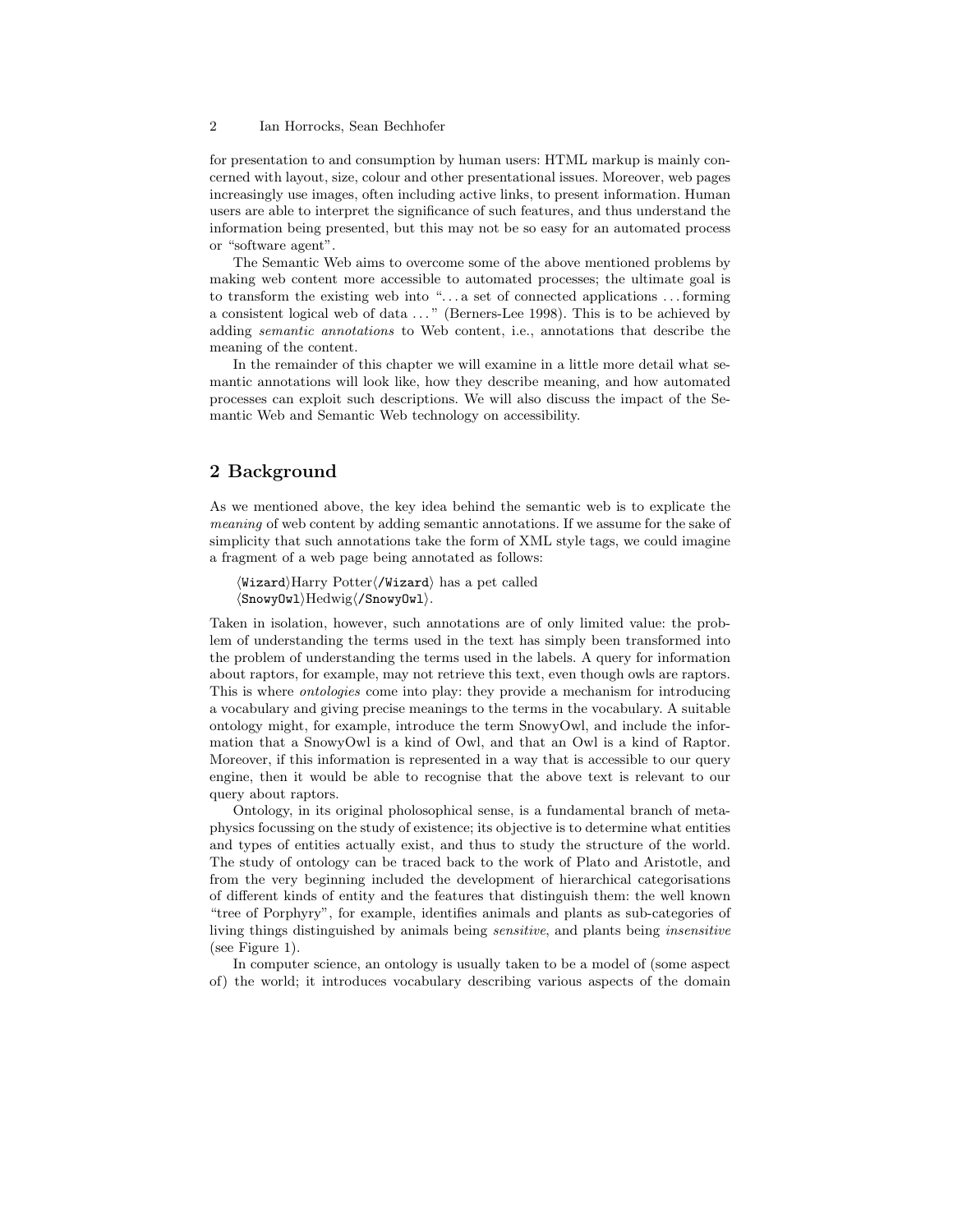

Fig. 1. Tree of Porphyry.

being modelled, and provides an explicit specification of the intended meaning of the vocabulary. This specification often includes classification based information not unlike that in Porphyry's famous tree. For example, Figure 2 shows a screenshot of a Pizza ontology as displayed by the Protégé ontology design tool (Knublauch et al. 2004). The ontology introduces various pizza related vocabulary (some of which can be seen in the left hand panel), such as "NamedPizza" and "RealItalianPizza", and arranges it hierarchically: RealItalianPizza is, for example, a sub-category of NamedPizza. The other panels display information about the currently selected category, RealItalianPizza in this case, describing its meaning: a RealItalianPizza is a Pizza whose country of origin is Italy; moreover, a RealItalianPizza always has a ThinAndCrispyBase. Ontologies can be used to annotate and to organise data from the domain: if our data includes instances of RealItalianPizza, then we can return them in response to a query for instances of NamedPizza.

## 3 The Web Ontology Language OWL

The architecture of the Web depends on agreed standards such as HTTP that allow information to be shared and exchanged. A standard ontology language is, therefore, a prerequisite if ontologies are to be used in order to share and exchange meaning. Recognising this fact, the World Wide Web Consortium (W3C) set up a standardisation working group to develop such a langauge. The result of this activity was the Web Ontology Language OWL ontology language standard (Patel-Schneider et al. 2004). OWL exploited existing work on langauges such as OIL (Fensel et al. 2001) and DAML+OIL (Horrocks et al. 2002) and, like them, was based on a Descrip-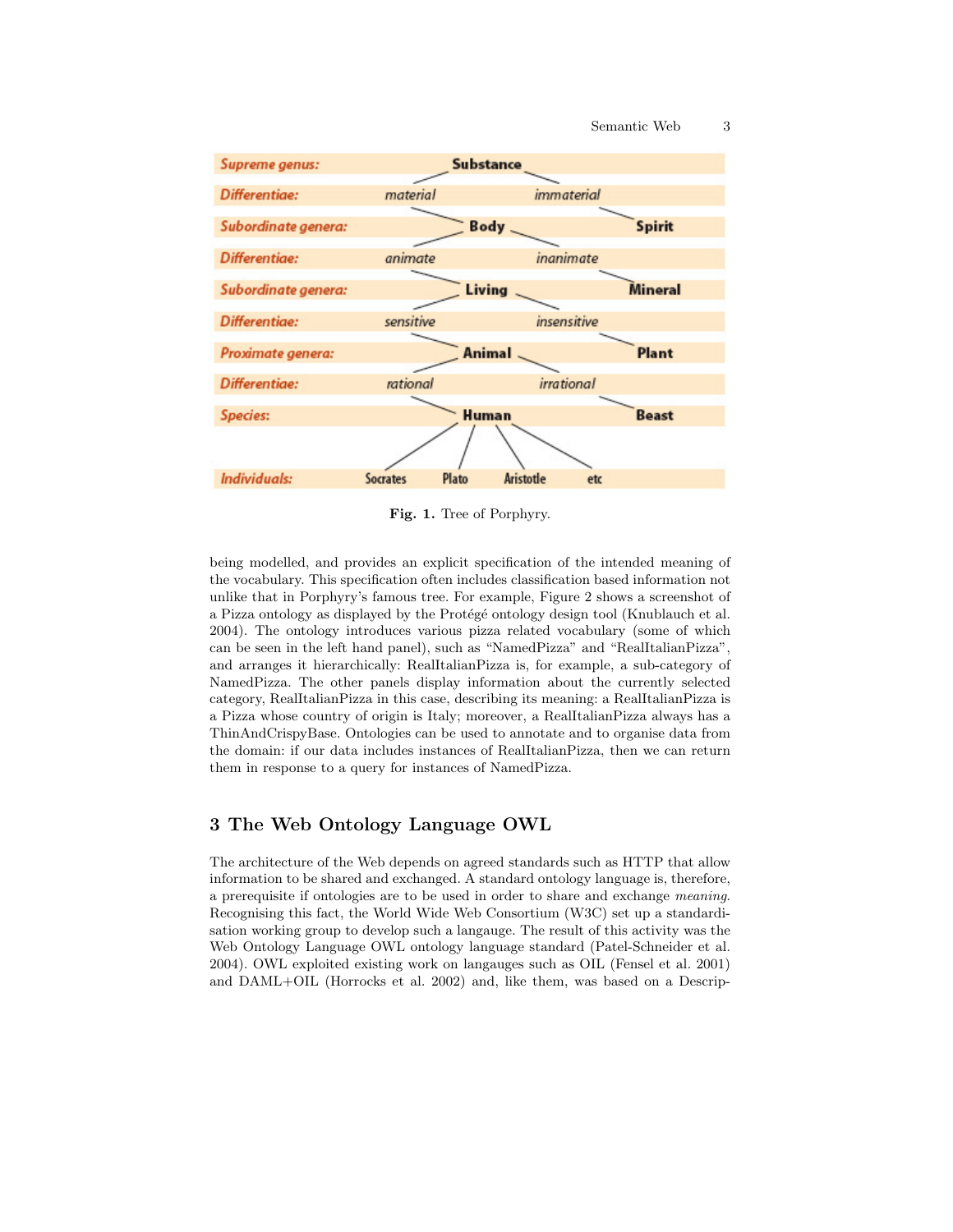| $\triangle$ Individuals<br>OWLClasses<br>Properties<br>$=$ Forms<br>$\bullet$ Metadata<br><b>A. OWLViz</b><br>이미미포<br><b>SUBCLASS RELATIONSHIP</b><br>den<br><b>CLASS EDITOR</b><br>For Class: O RealItalianPizza<br>(instance of owl:Class)<br>For Project: · pizza<br>Asserted Hierarchy <sup>19</sup> ピ e 月月<br>$\mathbb{E}$<br>Annotations<br>Name<br>Value<br>Property<br>Lang<br>owl:Thing<br>o<br><b>RealItalianPizza</b><br>□ rdfs:comment This defined clen<br>▼ DomainConcept<br>₽<br>rdfs:comment (en)<br>□ rdfs:label<br>PizzaltalianaRealpt<br><b>Country</b><br>describe the members - that<br><b>O</b> IceCream<br>all RealItalianPizzas must only<br>$\nabla$ <b>Pizza</b><br>have ThinAndCrispy bases.<br>O CheeseyPizza<br>O InterestingPizza<br>$\blacksquare$ Propertie $\blacksquare$ $\blacksquare$ $\blacksquare$ $\blacksquare$ $\blacksquare$ $\blacksquare$ $\blacksquare$<br>Inferred<br>Asserted<br><b>O</b> MeatyPizza<br>▼ MhasBase (single PizzaBa)<br>Asserted Conditions<br>$\triangleright$ <b>O</b> NamedPizza<br>ThinAndCrispyBase<br>O NonVegetarianPizza<br>NECESSARY & SUFFICIENT<br>PizzaBase [from Pizza]<br><b>O</b> Pizza<br><b>O</b> RealItalianPizza<br>● has Country Of Origin D Italy<br>▼ Im has Country Of Origin<br><b>O</b> SpicyPizza<br><b>O</b> Italy<br>NECESSARY<br><b>O</b> SpicyPizzaEquivalent<br>$\sqrt{2}$<br>O V has Base Thin And Crispy Base<br>(multiple P<br>$h$ as Topping<br>O Vegetarian Pizza<br><b>INHERITED</b><br>$\Theta$ 3 has Base PizzaBase<br>O Vegetarian Pizza Equivalent<br>[from Pizza]<br>$+ +$<br>O Vegetarian Pizza Equivalent | AAA<br>pizza Protégé 3.1<br>de el<br><b>七国国西</b> 西 | (file:/Users/horrocks/Work/latex/teaching/Dresden2005/Ontologies/pizza.pprj, OWL Files (.owl or .rdf))<br>$\mathbb{E}[\mathbf{0}] \rightarrow \mathbf{0} \times \mathbf{0} \times \mathbf{0}$ | protégé                     |
|---------------------------------------------------------------------------------------------------------------------------------------------------------------------------------------------------------------------------------------------------------------------------------------------------------------------------------------------------------------------------------------------------------------------------------------------------------------------------------------------------------------------------------------------------------------------------------------------------------------------------------------------------------------------------------------------------------------------------------------------------------------------------------------------------------------------------------------------------------------------------------------------------------------------------------------------------------------------------------------------------------------------------------------------------------------------------------------------------------------------------------------------------------------------------------------------------------------------------------------------------------------------------------------------------------------------------------------------------------------------------------------------------------------------------------------------------------------------------------------------------------------------------------------------------------------------------------------------------------------------|----------------------------------------------------|-----------------------------------------------------------------------------------------------------------------------------------------------------------------------------------------------|-----------------------------|
|                                                                                                                                                                                                                                                                                                                                                                                                                                                                                                                                                                                                                                                                                                                                                                                                                                                                                                                                                                                                                                                                                                                                                                                                                                                                                                                                                                                                                                                                                                                                                                                                                     |                                                    |                                                                                                                                                                                               |                             |
| $\triangleright$ $\bullet$ PizzaBase<br>► <i>● PizzaTopping</i><br>$\triangleright$ $\bullet$ ValuePartition<br>$-4 - 3$<br>$\odot$ Logic View $\odot$ Properties View                                                                                                                                                                                                                                                                                                                                                                                                                                                                                                                                                                                                                                                                                                                                                                                                                                                                                                                                                                                                                                                                                                                                                                                                                                                                                                                                                                                                                                              | ۰۱                                                 |                                                                                                                                                                                               | 8990<br><b>ID</b> Disjoints |

Fig. 2. Example pizza ontology.

tion Logic (DL). In the following we will briefly introduce DLs and OWL. For more complete information the reader should consult The Description Logic Handbook (Baader et al. 2003), and the OWL specification (Patel-Schneider et al. 2004).

## 3.1 Description Logic

Description logics (DLs) are a family of logic-based knowledge representation formalisms; they are descendants of Semantic Networks (Woods 1985) and KL-ONE (Brachman and Schmolze 1985). These formalisms all adopt an object-oriented model, similar to the one used by Plato and Aristotle, in which the domain is described in terms of individuals, concepts (usually called classes in ontology languages), and roles (usually called relationships or properties in ontology languages). Individuals, e.g., "Socrates" are the basic elements of the domain; concepts, e.g., "Human", describe sets of individuals having similar characteristics; and roles, e.g., "hasPupil" describe relationships between pairs of individuals, such as "Socrates hasPupil Plato".

As well as atomic concept names such as Human, DLs also allow for concept descriptions to be composed from atomic concepts and roles. Moreover, it is possible to assert that one concept (or concept description) is subsumed by (is a sub-concept of), or is exactly equivalent to, another. This allows for easy extension of the vocabulary by introducing new names as abbreviations for descriptions. For example, using standard DL notation, we might write: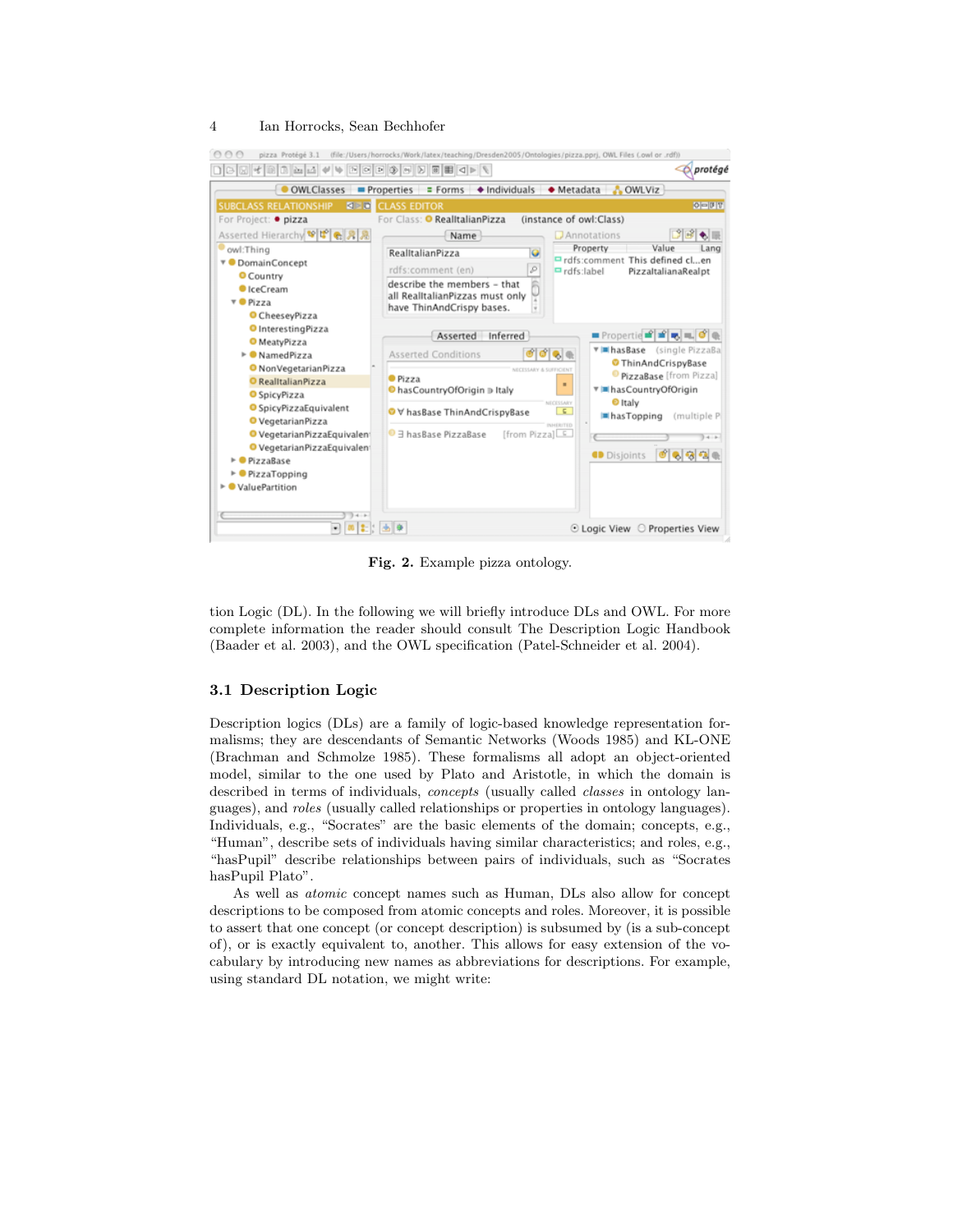#### HappyParent  $\equiv$  Parent  $\Box$   $\forall$ hasChild.(Intelligent  $\Box$  Athletic)

This introduces the concept name HappyParent, and asserts that its instances are just those individuals that are instances of Parent, and all of whose children are instances of either intelligent or athletic.

Another distinguishing feature of DLs is that they are logics, and so have a formal semantics. DLs can, in fact, be seen as decidable subsets of first-order predicate logic, with individuals being equivalent to constants, concepts to unary predicates and roles to binary predicates. As well as giving a precise and unambiguous meaning to descriptions of the domain, this also allows for the development of reasoning algorithms that can be used to answer complex questions about the domain. An important aspect of DL research has been the design of such algorithms, and their implementation in (highly optimised) reasoning systems that can be used by applications to help them "understand" the knowledge captured in a DL based ontology. We will return to this point in Section 4.

A given DL is characterised by the set of constructors provided for building concept descriptions. These typically include at least intersection  $(\sqcap)$ , union  $(\sqcup)$ and complement  $(\neg)$ , as well as restricted forms of existential  $(\exists)$  and universal  $(\forall)$ quantification, which in OWL are called, respectively, someValuesFrom and allValuesFrom restrictions. OWL is based on a very expressive DL called  $\mathcal{SHOLN}$  that also provides cardinality restrictions  $(\geq, \leq)$  and enumerated classes (called *oneOf* in OWL) (Horrocks et al. 2003, Horrocks and Sattler 2005). Cardinality restrictions allow, e.g., for the description of a concept such as people who have at least two children, while enumerated classes allow for classes to be described by simply enumerating their instances, e.g.,:

#### EUcountries  $\equiv$  {Austria, ..., UK}

 $\mathcal{SHOIN}$  also provides for transitive roles, allowing us to state, e.g., that if x has an ancestor  $y$  and  $y$  had an ancestor  $z$ , then  $z$  is also an ancestor of  $x$ , and for inverse roles, allowing us to state, e.g., that if  $z$  is an ancestor of  $x$ , then  $x$  is also an descendent of z. The constructors provided by OWL, and the equivalent DL syntax, are summarised in Figure 3.

| Constructor    | DL Syntax                      | Example                   |
|----------------|--------------------------------|---------------------------|
| intersectionOf | $C_1 \sqcap \ldots \sqcap C_n$ | Human $\sqcap$ Male       |
| unionOf        | $C_1 \sqcup \ldots \sqcup C_n$ | Doctor ⊔ Lawyer           |
| complementOf   | $\neg C$                       | $\neg$ Male               |
| oneOf          | $\{x_1 \ldots x_n\}$           | $\{john, Mary\}$          |
| allValuesFrom  | $\forall P.C$                  | ∀hasChild.Doctor          |
| someValuesFrom | $\exists r.C$                  | ∃hasChild.Lawyer          |
| hasValue       | $\exists r.\{x\}$              | ∃citizenOf.{USA}          |
| minCardinality | $(\geqslant n r)$              | $(\geqslant 2$ has Child) |
| maxCardinality | $(\leqslant n r)$              | $(\leqslant 1$ has Child) |
| inverseOf      | $r^{-}$                        | $hasChild^-$              |
|                |                                |                           |

Fig. 3. OWL constructors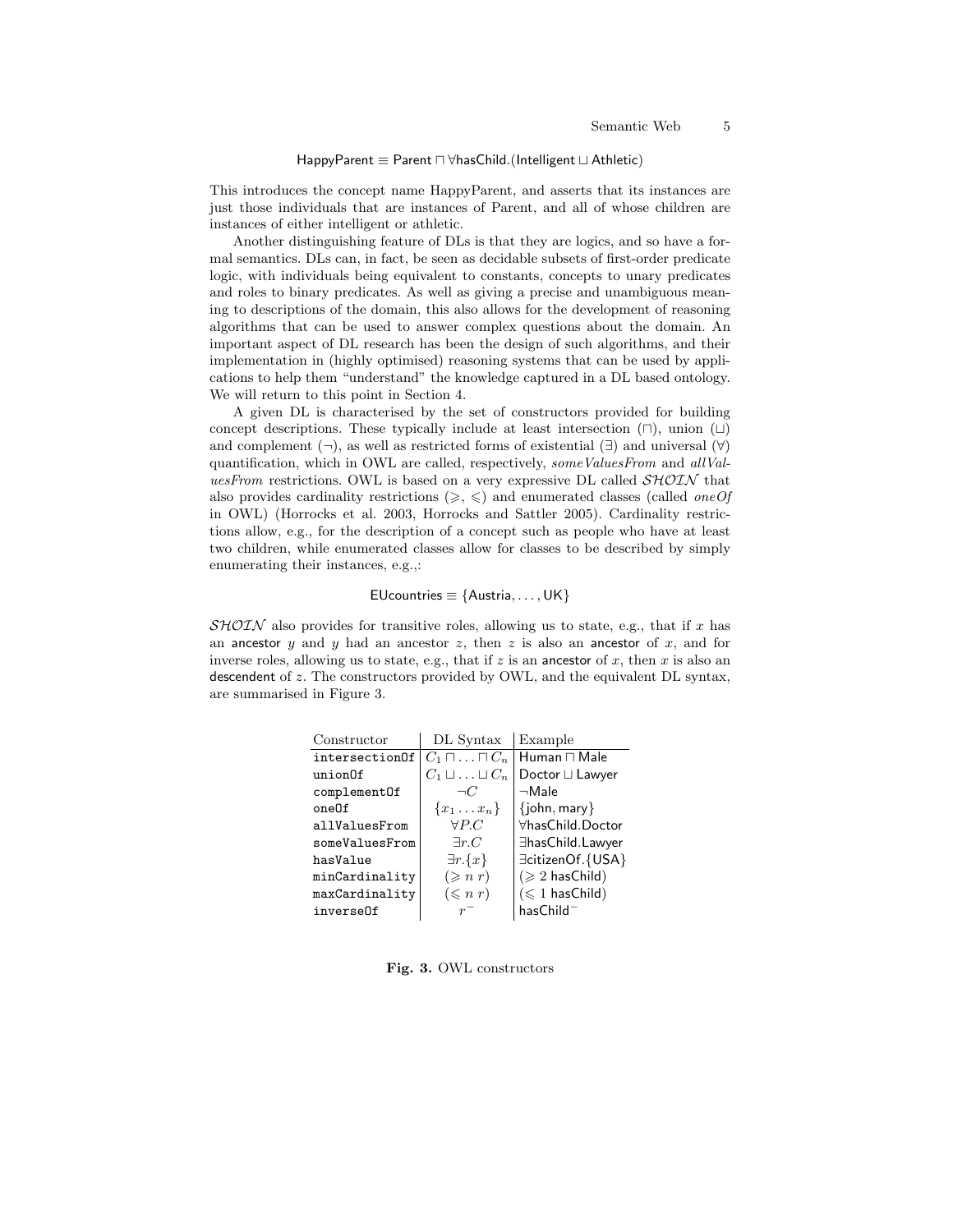In DLs it is usual to separate the set of statements that establish the vocabulary to be used in describing the domain (what we might think of as the schema) from the set of statements that describe some particular situation that instantiates the schema (what we might think of as data); the former is called the TBox (Terminology Box), and the latter the ABox (Assertion Box). An OWL ontology is simply equivalent to a set of  $\mathcal{SHOLN}$  TBox and ABox statements. This mixing of schema and data is quite unusual (in fact ontologies are usually thought of as consisting only of the schema part), but does not affect the meaning—from a logical perspective,  $\mathcal{SHOLN}$ KBs and OWL ontologies are just sets of axioms.

The main difference between OWL and  $\mathcal{SHOLN}$  is that OWL ontologies use an RDF based syntax intended to facilitate its use in the context of the Semantic Web. This syntax is rather verbose, and not well suited for presentation to human beings. E.g., the description of HappyParent given above would be written in OWL's RDF syntax as follows:

```
<owl:Class>
  <owl:intersectionOf rdf:parseType=" collection">
    <owl:Class rdf:about="#Parent"/>
    <owl:Restriction>
      <owl:onProperty rdf:resource="#hasChild"/>
      <owl:allValuesFrom>
        <owl:unionOf rdf:parseType=" collection">
          <owl:Class rdf:about="#Intelligent"/>
          <owl:Class rdf:about="#Athletic"/>
        </owl:unionOf>
      </owl:allValuesFrom>
    </owl:Restriction>
  </owl:intersectionOf>
</owl:Class>
```
## 4 Ontology Reasoning

We mentioned in Section 3.1 that the design and implementation of reasoning systems is an important aspect of DL research. The availability of such reasoning systems was one of the motivations for basing OWL on a DL. This is because reasoning is essential in supporting both the design of high quality ontologies, and the deployment of ontologies in applications.

## 4.1 Reasoning at design time

Ontologies may be very large and complex: the well known Snomed clinical terms ontology includes, for example, more than 200,000 class names (Spackman 2000). Building and maintaining such ontologies is very costly and time consuming, and providing tools and services to support this "ontology engineering" process is of crucial importance to both the cost and the quality of the resulting ontology. State of the art ontology development tools, such as SWOOP (Kalyanpur et al. 2005a) and Protégé (Knublauch et al. 2004), therefore use a DL reasoner, such as  $FaCT++$ (Tsarkov and Horrocks 2006), Racer (Haarslev and Möller 2001) or Pellet (Sirin et al.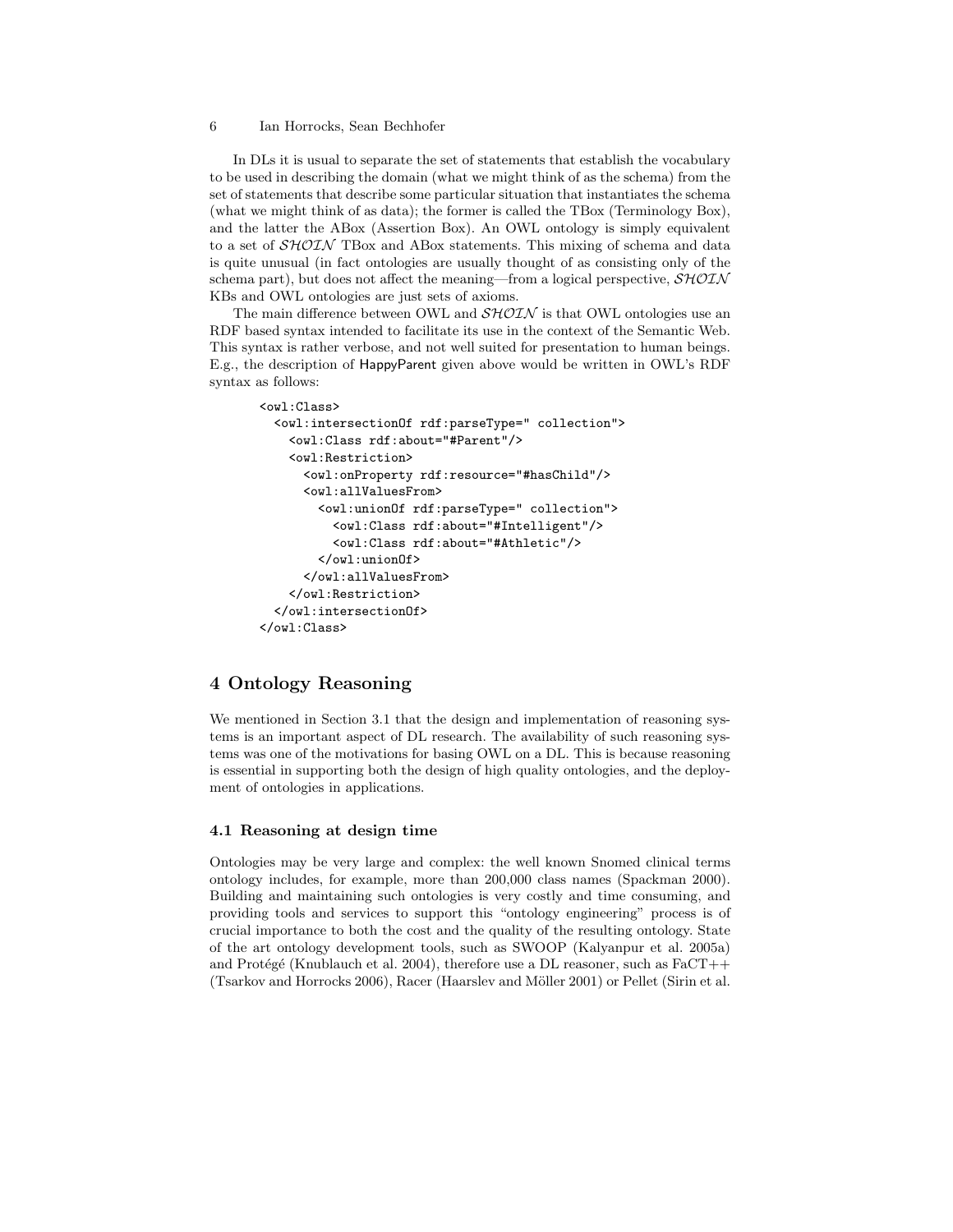2005), to provide feedback to the user about the logical implications of their design. This typically includes (at least) warnings about inconsistencies and redundancies.

An inconsistent (sometimes called unsatisfiable) class is one whose description is "over-constrained", with the result that it can never have any instances. This is typically an unintended feature of the design—why introduce a name for a class that can never have any instances—and may be due to subtle interactions between descriptions. The ability to detect such classes and bring them to the attention of the ontology engineer is, therefore, a very useful feature.

It is also possible that the descriptions in the ontology mean that two classes necessarily have exactly the same set of instances, i.e., that they are alternative names for the same class. This may be desirable in some situations, e.g., to capture the fact that "Myocardial infarction" and "Heart attack" mean the same thing. It could, however, also be the inadvertent result of interactions between descriptions, and so it is also useful to be able to alert users to the presence of such "synonyms".

In addition to checking for inconsistencies and synonyms, ontology development tools usually also check for implicit subsumption relationships, and amend the class hierarchy accordingly. This is also a very useful design aid: it allows the ontology developer to focus on class descriptions, leaving the computation of the class hierarchy to the reasoner, and it can also be used by the developer to check if the hierarchy induced by the class descriptions is consistent with their intuition.

Recent work has also shown how reasoning can be used to support modular design (Cuenca Grau et al. 2007b) and module extraction (Cuenca Grau et al. 2007a), important techniques for working with large ontologies. When developing a large ontology such as SNOMED, it is useful if not essential to divide the ontology into modules, e.g., to facilitate parallel work by a team of ontology developers. Reasoning techniques can be used to alert the developers to unanticipated and/or undesirable interactions between the various modules. Similarly, it may be desirable to extract from a large ontology a smaller module containing all the information relevant to some subset of the domain, e.g., heart disease—the resulting small(er) ontology will be easier for humans to understand and easier for applications to use. Reasoning can be used to compute a module that is as small as possible while still containing all the necessary information.

Finally, in order to maximise the benefit of all these services, a modern system should also be able to explain its inferences: without this facility, users may find it difficult to repair errors in the ontology and may even start to doubt the correctness of the reasoning system. Explanation typically involves computing a (hopefully small) subset of the ontology that still entails the inference in question, and if necessary presenting the user with a chain of reasoning steps (Kalyanpur et al. 2005b).

#### 4.2 Reasoning in deployment

Reasoning is also important when ontologies are deployed in applications—it is needed, e.g., in order to answer structural queries about the domain and to retrieve data. If we assume, for example, an ontology that includes the above description of HappyParent, and we know that John is a HappyParent, that John has a child Mary (i.e., John hasChild Mary), and that Mary is not Athletic, then we would like to be able to infer that Mary is Intelligent.

The above example may seem quite trivial, but it is easy to imagine that, with large ontologies, query answering may be a very complex task. The use of DL rea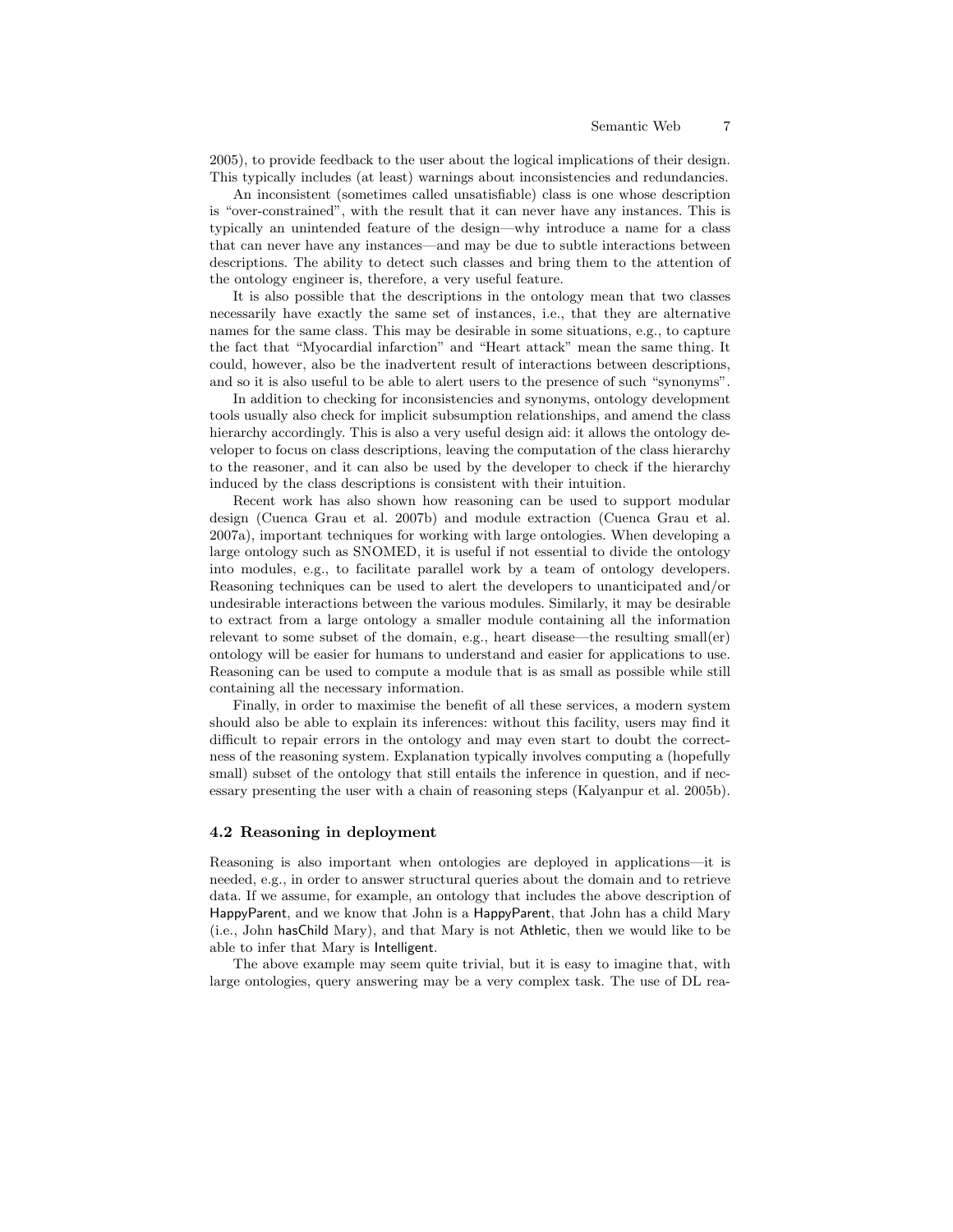soners allows OWL ontology applications to answer complex queries, and to provide guarantees about the correctness of the result. This is particularly important if ontology based systems are to be used as components in larger applications, such as the Semantic Web, where the correct functioning of automated processes may depend on their being able to (correctly) answer such queries.

## 5 Ontology Applications

The availability of tools and reasoning systems such as those mentioned in Section 4 has contributed to the increasingly widespread use of OWL, not only in the Semantic Web per se, but as a popular language for ontology development in fields as diverse as biology (Sidhu et al. 2005), medicine (Golbreich et al. 2006), geography (Goodwin 2005), geology (SWEET), astronomy (Derriere et al. 2006), agriculture (Soergel et al. 2004) and defence (Lacy et al. 2005). Applications of OWL are particularly prevalent in the life sciences where it has been used by the developers of several large biomedical ontologies, including the Biological Pathways Exchange (BioPAX) ontology (Ruttenberg et al. 2005), the GALEN ontology (Rector and Rogers 2006), the Foundational Model of Anatomy (FMA) (Golbreich et al. 2006), and the National Cancer Institute thesaurus (Hartel et al. 2005).

The importance of reasoning support in such applications was highlighted in (Kershenbaum et al. 2006), which describes a project in which the Medical Entities Dictionary (MED), a large ontology (100,210 classes and 261 properties) that is used at the Columbia Presbyterian Medical Center, was converted into OWL, and checked using an OWL reasoner. This check revealed "systematic modelling errors", and a significant number of missed subClass relationships which, if not corrected, "could have cost the hospital many missing results in various decision support and infection control systems that routinely use MED to screen patients".

## 6 Semantics and Accessibility

The development of Semantic Web languages and technology was primarily driven by a desire to overcome the problems encountered by "software agents" in using information available on the web. However, the chief characteristic of the Semantic Web approach, namely the annotation of resources with machine readable descriptions also offers a promise for accessibility. Principled separation of content from presentational information (e.g. through the use of CSS) helps to alleviate some problems – for example ensuring that presentational aspects are not used to convey additional meaning. Rich, semantic annotations of content can push this further – explicitly publishing content in machine readable forms opens up the possibilities for end user applications to transform the annotated information and present it to a user in an appropriate fashion.

We can identify at least three areas where accessibility issues relate to Semantic Web. First of all, Semantic Web end-user applications targeted at *consumers* must be sympathetic to the needs of users. There are also an increasing number of tools aimed at producers of Semantic information – again, we must be careful in the design and execution of these applications. Finally, there is the possibility of using Semantic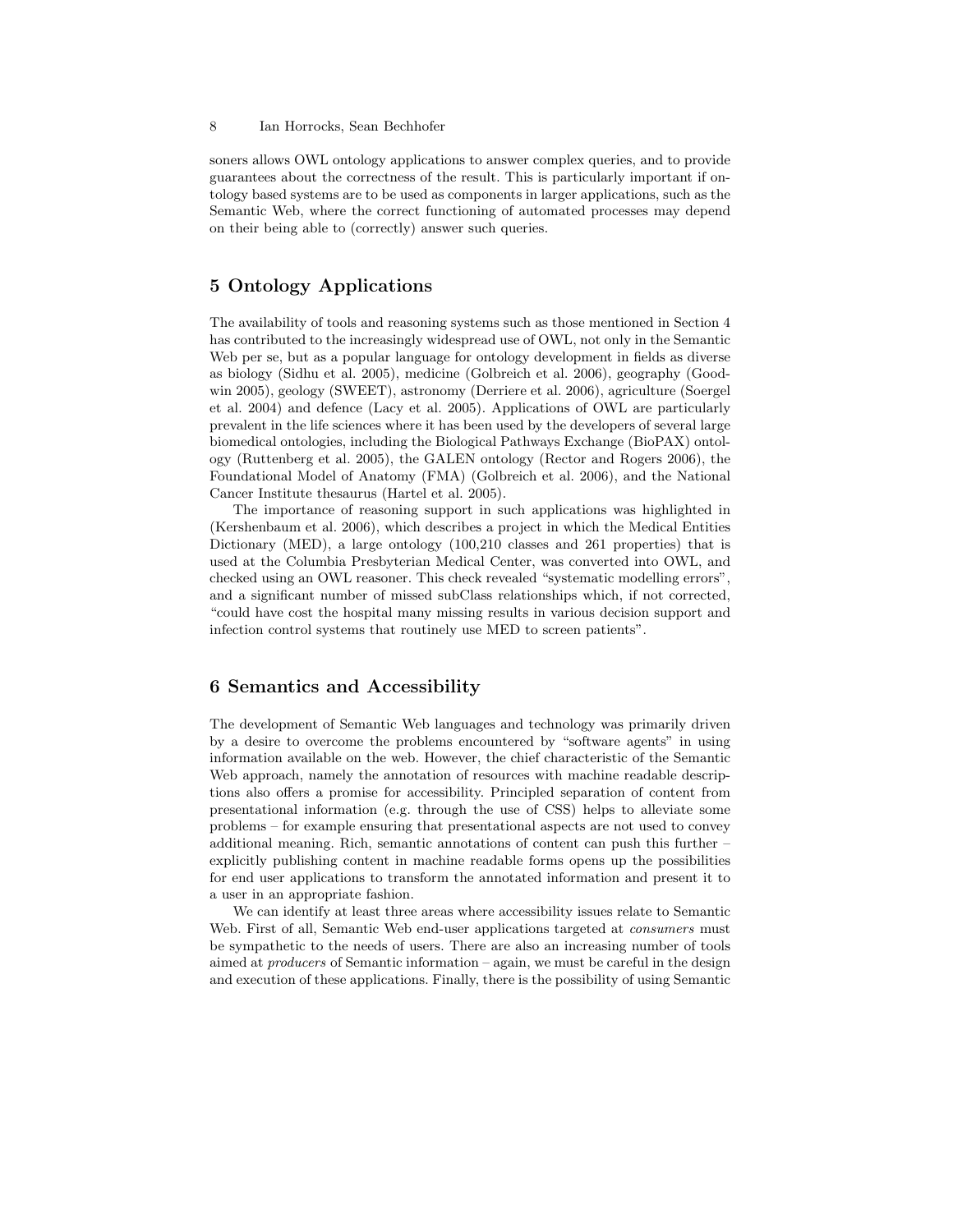Web technologies and approaches in supporting access to content. We briefly discuss each of these issues.

## 6.1 End User Applications

A number of applications (for example Magpie (Dzbor et al. 2003) or COHSE (Carr et al. 2001, Yesilada et al. 2006)) provide what we might call Semantic Web Browsers. These provide enhanced navigational possibilities for users, based on additional semantic information which is either embedded in pages, added through annotations, or gleaned at run time through the use of natural language processing techniques. While browsing a web resource, the applications give additional context or links to related resources. These applications tend to use client side processing (for example relying on dynamic HTML or AJAX-style interactions) in order to provide an enhanced user experience. Clearly this raises questions as to the accessibility of the presentations generated. Similarly, applications and tools that support browsing of RDF repositories tend to be graphical in nature. To date, the issue of accessibility has not been explicitly tackled within such applications.

#### 6.2 Support Tools

Tools are also available to support producers of semantic information. As discussed in Section 3.1, the normative presentation syntax for OWL (XML/RDF) is a rather verbose format which is not particularly human readable. Tooling is thus required to support editing and manipulation of ontologies. In particular, ontology editors such as Protégé and SWOOP allow the development, construction and maintenance of ontologies. However, these tools are largely graphical in nature, and present potential difficulties for visually impaired users. As with end-user tools, little exploration of accessible ontology development interfaces has been done to date – ontology editors are still perhaps something of a niche-market. Most modern ontology development tools have been developed using Java, so the possibility exists for enhancement of the interfaces (for example through the Java Accessibility API), but additional care is likely to be required in the interface design.

## 6.3 Annotation for Accessibility

Finally, we turn our attention to the use of Semantic Web technology to support better access to information. The Semantic Web is built on the notation of annotation or decoration of resources with additional information describing the content or function of those resources. This explicit representations of information allows applications or software agents to perform actions on behalf of users.

Improving sharing and interoperability between applications is seen as a key benefit of the use of ontologies. EARL (Abou-Zahra 2005) uses vocabularies in order to facilitate the exchange of information between tools.

Although most examples of semantic web applications focus on tasks such as searching or information integration, semantic annotation has been applied in order to support Web content transcoding. Annotations for Web content transcoding aim to provide better support either for audio rendering, and thus for visually impaired users, or for visual rendering in small screen devices.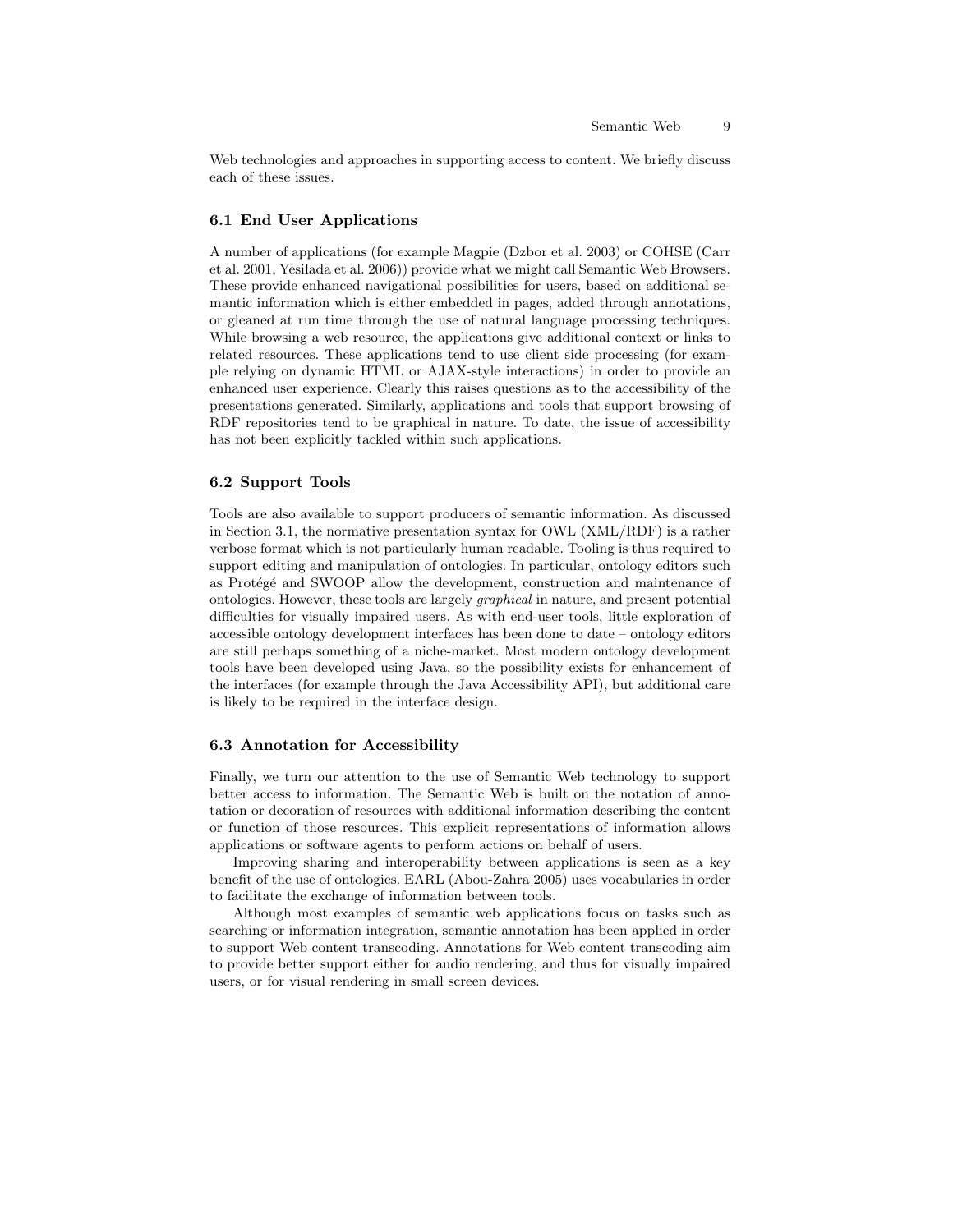Proxy-based systems to transcode Web pages based on external annotations for visually impaired users have been proposed (Takagi and Asakawa 2000, Asakawa and Takagi 2000). The main focus is on extracting visually fragmented groupings, their roles and importance. There is no particular attempt to provide a deep understanding or analysis of the page. Approaches such as SWAP (Seeman 2004) use semantic annotations to support accessibility and device independence. The SeE-Browser (Kouroupetroglou et al. 2006) consumes annotations in order to support visually impaired users' navigation around pages. Interestingly, the ontology editor reported in (Kouroupetroglou et al. 2006) is very much a visual tool (as discussed above).

DANTE (Yesilada et al. 2004) used an ontology known as WAfA to provide terms relating to mobility of visually impaired users. Annotations made on pages describe the roles that particular elements may play. These annotations can then drive a transformation process. The use of an ontology helps to guarantee a consistency across annotations and their interpretation. DANTE relies on the annotation of individual pages, however, which can be costly.

An alternative approach is adopted by SADIe (Harper and Bechhofer 2005, Bechhofer et al. 2006), which relies on annotations of style sheet information attached to pages. The rationale behind SADIe's approach is that the classes that appear in Cascading Style Sheet definitions often have some implicit semantics associated with them. For example, a CSS class *menu* may be used to define the presentational attributes associated with a menu appearing on a page. Such an object is likely to be important in supporting navigation around a site, and so should be given a prominent rendering in a transcoded page. The ontology provides an abstraction over the roles of elements appearing in pages, and allows applications to apply general transformations over different sites. The structure of the ontology also allows the description of general rules – e.g. menu items should be promoted to a prominent position – along with specialisations of those items – e.g. items in a navigation bar are menu items.

These annotations differ slightly from mainstream Semantic Web annotation approaches (Handschuh and Staab 2003) which tend to focus on annotation of content rather than structure. This is still, however, an example of the explicit exposure of information in machine readable forms. The approach of treating annotations as first class citizens, separate from the resources they annotate, is of benefit here, however, allowing third parties potential opportunities to improve access to resources where the original provider will not, or can not alter existing content.

## 7 Future Directions

As we have seen in Section 5, OWL is already being successfully used in many applications. This success brings with it, however, many challenges for the future development of both the OWL language and OWL tool support. Central to these is the familiar tension between the requirements for advanced features, in particular increased expressive power, and raw performance, in particular the ability to deal with very large ontologies and data sets.

Use of OWL in the life sciences domain has brought to the fore examples of both of the above mentioned requirements. On the one hand, ontologies describing complex systems in medicine and biology often require expressive power beyond what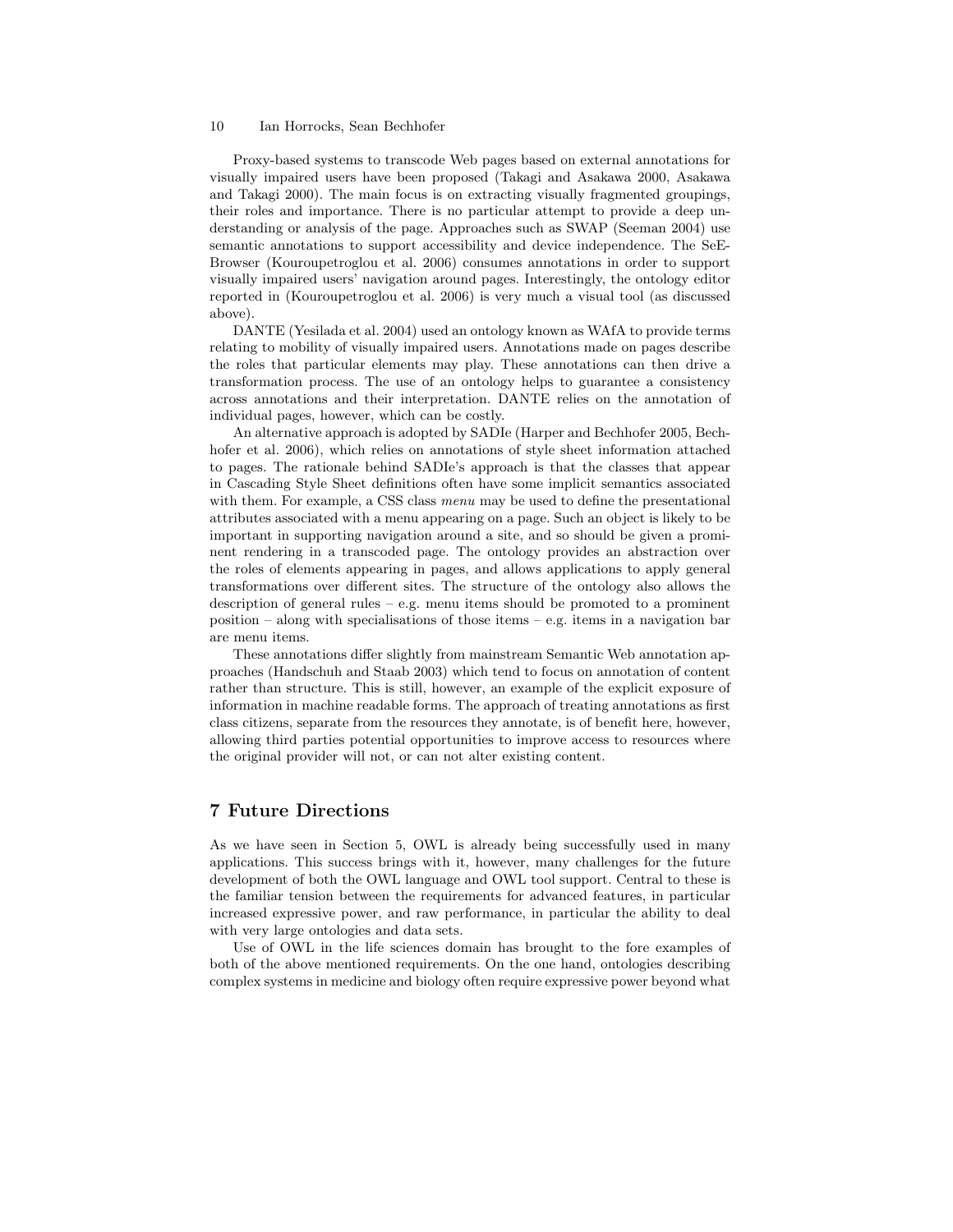is currently supported in OWL. Two particular features that are very often requested are the ability to "qualify" cardinality constraints, e.g., to describe the hand as having four parts that are fingers and one part that is a thumb, and the ability to have some characteristics be transferred across transitive part-whole relations, e.g., to capture the fact that a disease affecting a part of an organ affects the organ as a whole. The former feature (so called qualified cardinality restrictions) has long been well understood, and has been available for some time in DL reasoners; the latter feature is now also well understood, thanks to recent theoretical work in the DL community (Horrocks and Sattler 2004, Horrocks et al. 2006), and has recently been implemented in DL reasoners.

This happy coincidence of user requirements and extensions in the underlying DLs and reasoning systems has led to a proposal to extend OWL with these and other useful features that have been requested by users, for which effective reasoning algorithms are now available, and that OWL tool developers are willing to support. In addition to those mentioned above, the new features include extra syntactic sugar, extended datatype support, simple metamodelling, and extended annotations. The extended language, called OWL 1.1, is now a W3C member submission<sup>1</sup>, and is already supported by tools such as Swoop, Protégé and TopBraid Composer.

As well as increased expressive power, applications may also bring with them requirements for scalability that are a challenge to current systems. This may include the ability to reason with very large ontologies, perhaps containing 10s or even 100s of thousands of classes, and the ability to use an ontology with very large data sets, perhaps containing 10s or even 100s of millions of individuals—in fact data sets much larger than this will certainly be a requirement in some applications. Researchers are rising to these challenges by developing new reasoning systems such as the OWL Instance Store (Bechhofer et al. 2005), that uses a combination of DL reasoning and relational database systems to deal with large volumes of instance data,  $\text{HermiT}^2$ , that uses a hypertableau based technique to deal more effectively with large and complex ontologies, and Kaon2 (Hustadt et al. 2004), that reduces OWL ontologies to disjunctive datalog programs, and uses deductive database techniques to enable it to deal with very large data sets.

## 8 Conclusions

As we have seen, the goal of Semantic Web research is to transform the Web from a linked document repository into a distributed knowledge base and application platform, thus allowing the vast range of available information and services to be more effectively exploited. As a first step in this transformation, languages such as OWL have been developed; these languages are designed to capture the knowledge that will enable applications to better understand Web accessible resources, and to use them more intelligently. As we have seen in Section 6, the annotation of resources with machine readable descriptions also offers a promise for accessibility.

Although fully realising the Semantic Web still seems some way off, OWL has already been very successful, and has rapidly become a de facto standard for ontology development in fields as diverse as geography, geology, astronomy, agriculture,

<sup>1</sup> http://www.w3.org/Submission/2006/10/

 $^2$  http://www.cs.man.ac.uk/~bmotik/HermiT/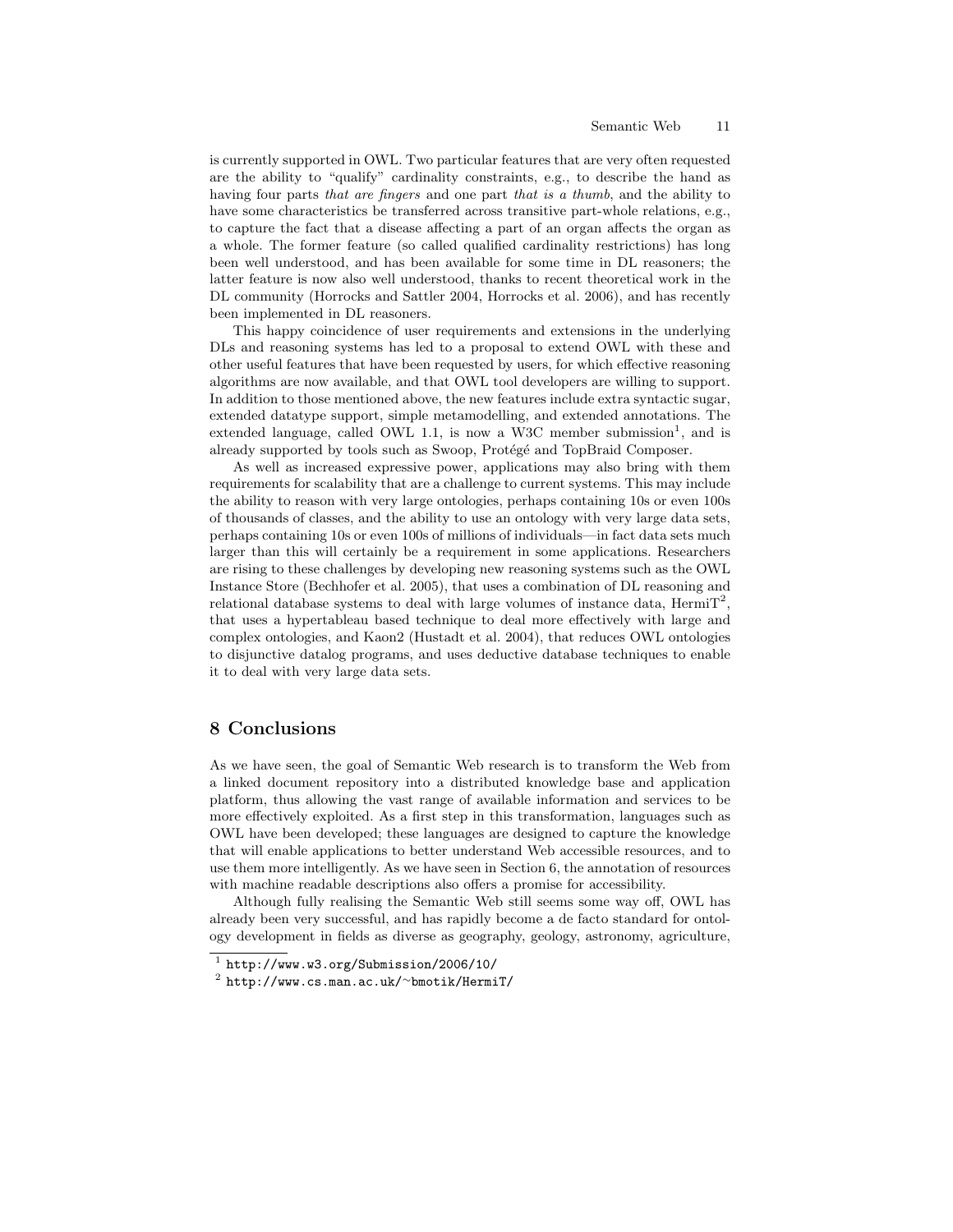defence and the life sciences. An important factor in this success has been the availability of sophisticated tools with built in reasoning support.

The use of OWL in large scale applications has brought with it new challenges, both with respect to expressive power and scalability, but recent research has also shown how the OWL language and OWL tools can be extended and adapted to meet these challenges.

## References

- Shadi Abou-Zahra. Semanticweb enabled web accessibility evaluation tools. In W4A '05: Proceedings of the 2005 International Cross-Disciplinary Workshop on Web Accessibility (W4A), pages 99–101, New York, NY, USA, 2005. ACM Press. ISBN 1-59593-219-4. doi: http://doi.acm.org/10.1145/1061811.1061830.
- Chieko Asakawa and Hironobu Takagi. Annotation-based transcoding for nonvisual web access. In Proceedings of the Fourth International ACM Conference on Assistive Technologies, pages 172–179. ACM Press, 2000.
- Franz Baader, Diego Calvanese, Deborah McGuinness, Daniele Nardi, and Peter F. Patel-Schneider, editors. The Description Logic Handbook: Theory, Implementation and Applications. Cambridge University Press, 2003.
- Sean Bechhofer, Ian Horrocks, and Daniele Turi. The OWL instance store: System description. In Proc. of the 20th Int. Conf. on Automated Deduction (CADE-20), Lecture Notes in Artificial Intelligence, pages 177–181. Springer, 2005.
- Sean Bechhofer, Simon Harper, and Darren Lunn. SADIe: Semantic Annotation for Accessibility. In I. Cruz, S. Decker, D. Allemang, C. Preist, D. Schwabe, P. Mika, M. Uschold, and L. Aroyo, editors, *Proceedings of ISWC2006*, the Fifth International Semantic Web Conference, volume 4273 of Lecture Notes in Computer Science, pages 101–115. Springer, November 2006.
- Tim Berners-Lee. Semantic web road map, September 1998. Available at http: //www.w3.org/DesignIssues/Semantic.html.
- R. J. Brachman and J. G. Schmolze. An overview of the Kl-One knowledge representation system. Cognitive Science, 9(2):171–216, April 1985.
- Leslie Carr, Sean Bechhofer, Carole Goble, and Wendy Hall. Conceptual Linking: Ontology-based Open Hypermedia. In WWW10, Tenth World Wide Web Conference, May 2001.
- Bernardo Cuenca Grau, Ian Horrocks, Yevgeny Kazakov, and Ulrike Sattler. Just the right amount: Extracting modules from ontologies. In Proc. of the Sixteenth International World Wide Web Conference (WWW 2007), 2007a. URL download/2007/CHKS07a.pdf.
- Bernardo Cuenca Grau, Yevgeny Kazakov, Ian Horrocks, and Ulrike Sattler. A logical framework for modular integration of ontologies. In Proc. of the 20th Int. Joint Conf. on Artificial Intelligence (IJCAI 2007), 2007b. URL download/2007/ CKHS07a.pdf.
- S. Derriere, A. Richard, and A. Preite-Martinez. An ontology of astronomical object types for the virtual observatory. Proc. of Special Session 3 of the 26th meeting of the IAU: Virtual Observatory in Action: New Science, New Technology, and Next Generation Facilities, 2006.
- Martin Dzbor, John Domingue, and Enrico Motta. Magpie Towards a Semantic Web Browser. In Dieter Fensel, Katia Sycara, and John Mylopoulos, editors, 2nd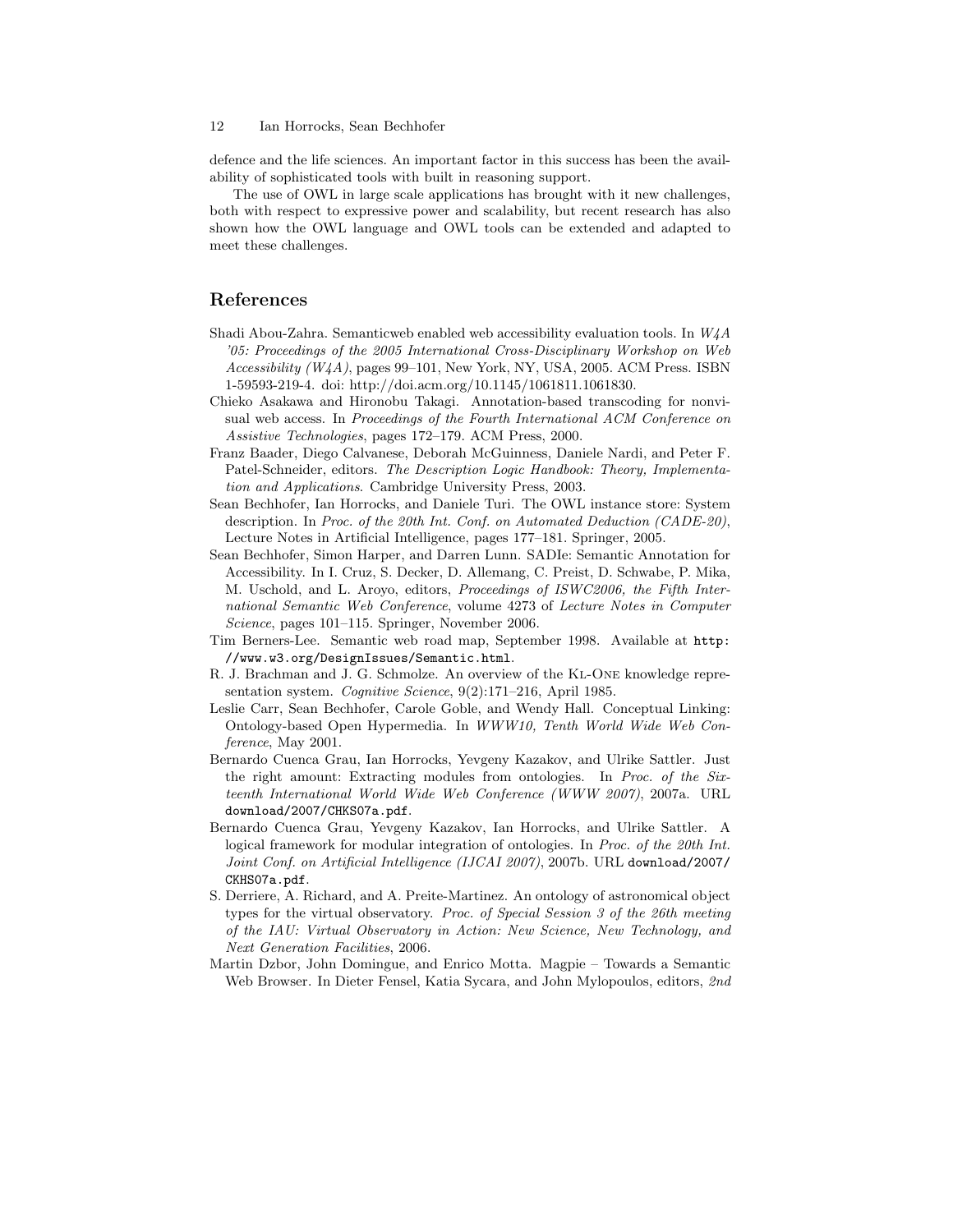International Semantic Web Conference, ISWC, volume 2870 of Lecture Notes in Computer Science. Springer, October 2003.

- D. Fensel, F. van Harmelen, I. Horrocks, D. McGuinness, and P. F. Patel-Schneider. OIL: An ontology infrastructure for the semantic web. IEEE Intelligent Systems, 16(2):38–45, 2001. URL download/2001/IEEE-IS01.pdf.
- Christine Golbreich, Songmao Zhang, and Olivier Bodenreider. The foundational model of anatomy in OWL: Experience and perspectives. J. of Web Semantics, 4(3), 2006.
- John Goodwin. Experiences of using OWL at the ordnance survey. In Proc. of the First OWL Experiences and Directions Workshop, volume 188 of CEUR Workshop Proceedings. CEUR (http://ceur-ws.org/), 2005.
- Volker Haarslev and Ralf Möller. RACER system description. In Proc. of the Int. Joint Conf. on Automated Reasoning (IJCAR 2001), volume 2083 of Lecture Notes in Artificial Intelligence, pages 701–705. Springer, 2001.
- Siegfried Handschuh and Steffen Staab, editors. Annotation for the Semantic Web, volume 96 of Frontiers in Artifical Intelligence and Applications. IOS Press, 2003.
- Simon Harper and Sean Bechhofer. Semantic Triage for Accessibility. IBM Systems Journal, 44(3):637–648, 2005.
- Frank W. Hartel, Sherri de Coronado, Robert Dionne, Gilberto Fragoso, and Jennifer Golbeck. Modeling a description logic vocabulary for cancer research. *Journal of* Biomedical Informatics, 38(2):114–129, 2005.
- Ian Horrocks and Ulrike Sattler. Decidability of  $\mathcal{SHQ}$  with complex role inclusion axioms. Artificial Intelligence, 160(1–2):79–104, December 2004.
- Ian Horrocks and Ulrike Sattler. A tableaux decision procedure for  $\mathcal{SHOLQ}$ . In Proc. of the 19th Int. Joint Conf. on Artificial Intelligence (IJCAI 2005), pages 448–453, 2005. URL download/2005/HoSa05a.pdf.
- Ian Horrocks, Peter F. Patel-Schneider, and Frank van Harmelen. Reviewing the design of DAML+OIL: An ontology language for the semantic web. In Proc. of the 18th Nat. Conf. on Artificial Intelligence (AAAI 2002), pages 792–797. AAAI Press, 2002. ISBN 0-26251-129-0. URL download/2002/AAAI02IHorrocks.pdf.
- Ian Horrocks, Peter F. Patel-Schneider, and Frank van Harmelen. From SHIQ and RDF to OWL: The making of a web ontology language. J. of Web Semantics, 1 (1):7–26, 2003. ISSN 1570-8268. URL download/2003/HoPH03a.pdf.
- Ian Horrocks, Oliver Kutz, and Ulrike Sattler. The even more irresistible  $\mathcal{SROIO}$ . In Proc. of the 10th Int. Conf. on Principles of Knowledge Representation and Reasoning (KR 2006), pages 57–67. AAAI Press, 2006.
- Ullrich Hustadt, Boris Motik, and Ulrike Sattler. Reducing SHIQ-description logic to disjunctive datalog programs. In Proc. of the 9th Int. Conf. on Principles of Knowledge Representation and Reasoning (KR 2004), pages 152–162, 2004.
- A. Kalyanpur, Bijan Parsia, Evren Sirin, Bernardo Cuenca-Grau, and James Hendler. SWOOP: a web ontology editing browser. J. of Web Semantics, 4 (2), 2005a.
- Aditya Kalyanpur, Bijan Parsia, Evren Sirin, and James Hendler. Debugging unsatisfiable classes in owl ontologies. J. of Web Semantics, 3(4):243–366, 2005b. URL http://www.mindswap.org/papers/debugging-jws.pdf.
- Aaron Kershenbaum, Achille Fokoue, Chintan Patel, Christopher Welty, Edith Schonberg, James Cimino, Li Ma, Kavitha Srinivas, Robert Schloss, and J William Murdock. A view of OWL from the field: Use cases and experiences. In Proc.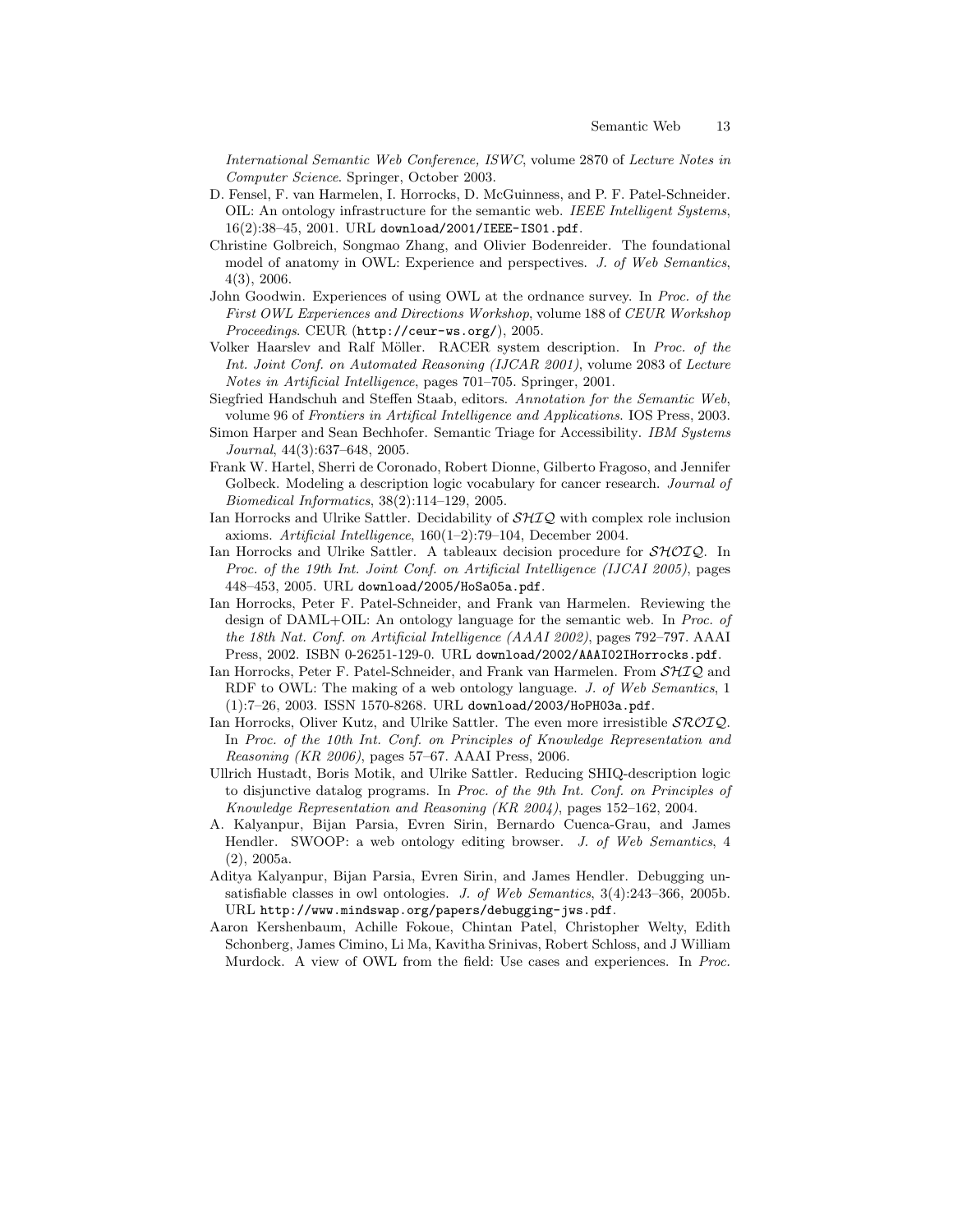of the Second OWL Experiences and Directions Workshop, volume 216 of CEUR  $(http://ceur-ws. or q/), 2006.$ 

- Holger Knublauch, Ray Fergerson, Natalya Noy, and Mark Musen. The Protégé OWL Plugin: An open development environment for semantic web applications. In Sheila A. McIlraith, Dimitris Plexousakis, and Frank van Harmelen, editors, Proc. of the 2004 International Semantic Web Conference (ISWC 2004), number 3298 in Lecture Notes in Computer Science, pages 229–243. Springer, 2004. ISBN 3-540-23798-4.
- Christos Kouroupetroglou, Michail Salampasis, and Athanasios Manitsaris. A semantic-web based framework for developing applications to improve accessibility in the www. In  $W<sub>4</sub>A$ : Proceedings of the 2006 international cross-disciplinary workshop on Web accessibility  $(W4A)$ , pages 98–108, New York, NY, USA, 2006. ACM Press. ISBN 1-59593-281-X. doi: http://doi.acm.org/10.1145/1133219. 1133238.
- Lee Lacy, Gabriel Aviles, Karen Fraser, William Gerber, Alice Mulvehill, and Robert Gaskill. Experiences using OWL in military applications. In Proc. of the First OWL Experiences and Directions Workshop, volume 188 of CEUR Workshop Proceedings. CEUR (http://ceur-ws.org/), 2005.
- S. McIlraith, T. C. Son, and H. Zeng. Semantic web services. IEEE Intelligent Systems, 16:46–53, 2001.
- Peter F. Patel-Schneider, Patrick Hayes, and Ian Horrocks. OWL Web Ontology Language semantics and abstract syntax. W3C Recommendation, 10 February 2004. Available at http://www.w3.org/TR/owl-semantics/.
- Alan Rector and Jeremy Rogers. Ontological and practical issues in using a description logic to represent medical concept systems: Experience from GALEN. In Reasoning Web, Second International Summer School, Tutorial Lectures, volume 4126 of LNCS, pages 197–231. SV, 2006.
- Alan Ruttenberg, Jonathan Rees, and Joanne Luciano. Experience using OWL DL for the exchange of biological pathway information. In Proc. of the First OWL Experiences and Directions Workshop, volume 188 of CEUR Workshop Proceedings. CEUR (http://ceur-ws.org/), 2005.
- Lisa Seeman. The semantic web, web accessibility, and device independence. In W4A '04: Proceedings of the 2004 international cross-disciplinary workshop on Web accessibility (W4A), pages 67–73, New York, NY, USA, 2004. ACM Press. ISBN 1-58113-903-9. doi: http://doi.acm.org/10.1145/990657.990669.
- Amandeep Sidhu, Tharam Dillon, Elisabeth Chang, and Baldev Singh Sidhu. Protein ontology development using OWL. In Proc. of the First OWL Experiences and Directions Workshop, volume 188 of CEUR Workshop Proceedings. CEUR (http://ceur-ws.org/), 2005.
- E. Sirin, B. Parsia, B. Cuenca Grau, A. Kalyanpur, and Y. Katz. Pellet: A practical owl-dl reasoner. URL http://www.mindswap.org/papers/PelletJWS.pdf. To appear, 2005.
- Dagobert Soergel, Boris Lauser, Anita Liang, Frehiwot Fisseha, Johannes Keizer, and Stephen Katz. Reengineering thesauri for new applications: The AGROVOC example. J. of Digital Information, 4(4), 2004.
- K. Spackman. Managing clinical terminology hierarchies using algorithmic calculation of subsumption: Experience with SNOMED-RT. J. of the Amer. Med. Informatics Ass., 2000. Fall Symposium Special Issue.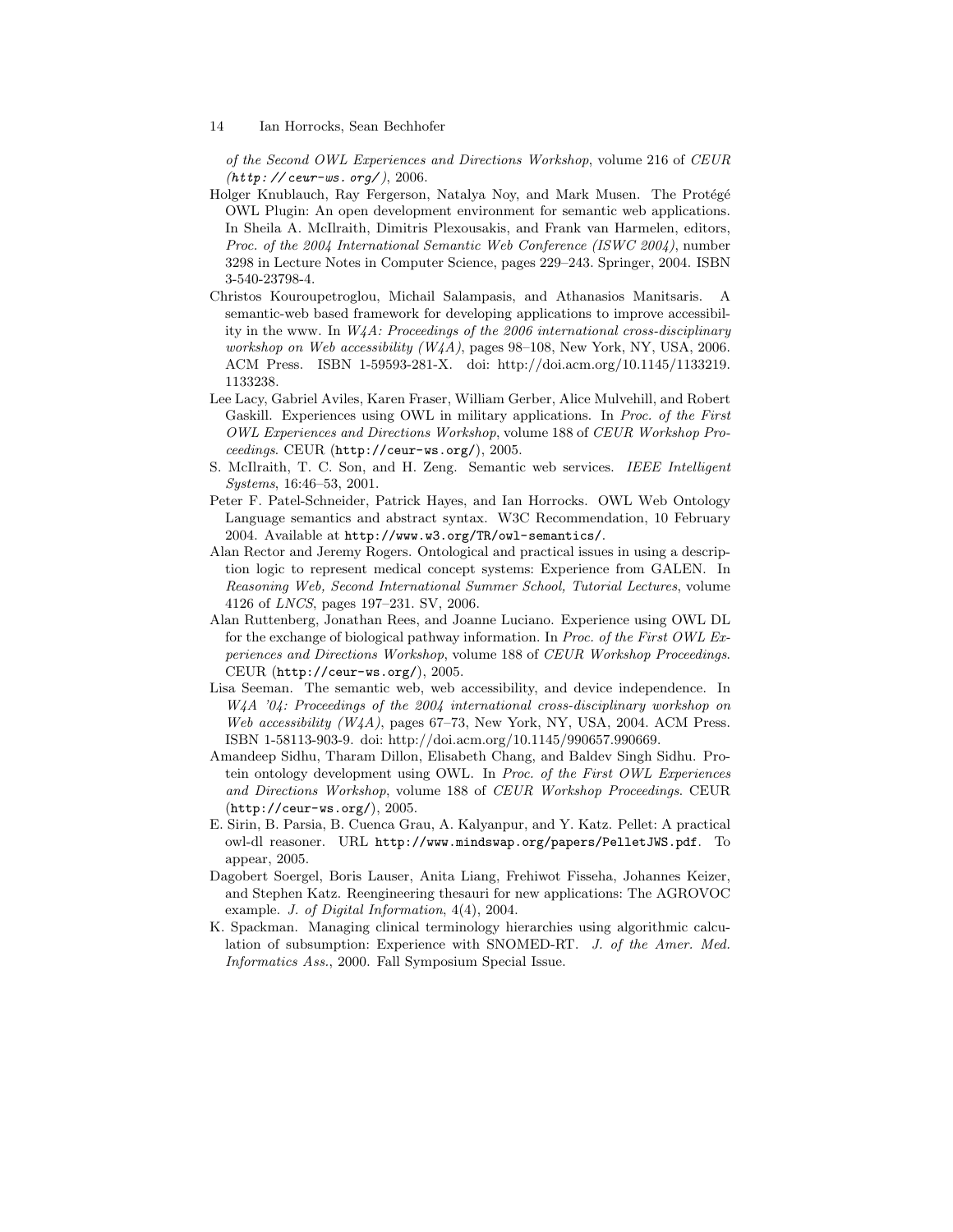- SWEET. Semantic web for earth and environmental terminology (SWEET). Jet Propulsion Laboratory, California Institute of Technology, 2006. http://sweet. jpl.nasa.gov/.
- Hironobu Takagi and Chieko Asakawa. Transcoding proxy for nonvisual web access. In Proceedings of the Fourth International ACM Conference on Assistive Technologies, pages 164–171. ACM Press, 2000.
- Dmitry Tsarkov and Ian Horrocks. FaCT++ description logic reasoner: System description. In Proc. of the Int. Joint Conf. on Automated Reasoning (IJCAR 2006), volume 4130 of Lecture Notes in Artificial Intelligence, pages 292–297. Springer, 2006. URL download/2006/TsHo06a.pdf.
- R. Volz, S. Handschuh, S. Staab, L. Stojanovic, and N. Stojanovic. Unveiling the hidden bride: Deep Annotation for Mapping and Migrating Legacy Data to the Semantic Web. Journal of Web Semantics, 2004.
- W. A. Woods. What's in a link: Foundations for semantic networks. In Ronald J. Brachman and Hector J. Levesque, editors, Readings in Knowledge Representation, pages 217–241. Morgan Kaufmann Publishers Inc., San Francisco, CA, USA, 1985. ISBN 093461301X. Previously published in D. G. Bobrow and A. M. Collins, editors, Representation and Understanding: Studies in Cognitive Science, pages 35-82. New York Academic Press, 1975.
- Yeliz Yesilada, Simon Harper, Carole Goble, and Robert Stevens. Dante annotation and transformation of web pages for visually impaired users. In The Thirteenth International World Wide Web Conference, 2004.
- Yeliz Yesilada, Sean Bechhofer, and Bernard Horan. Personalised Dynamic Links on the Web. In SMAP2006: 1st International Workshop on Semantic Media Adaptation and Personalization, 2006.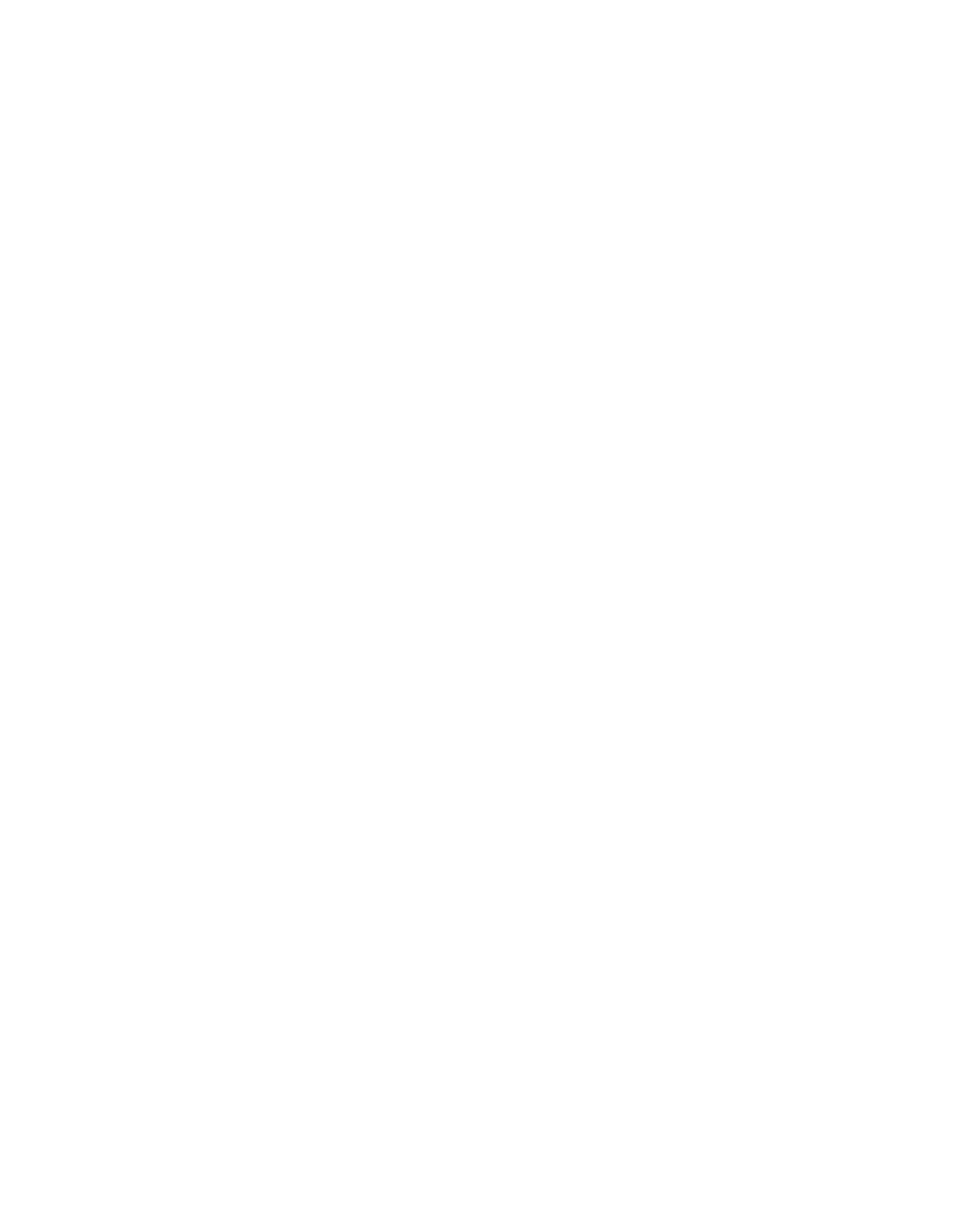# Index

| annotation                          | OWL, 3                   |
|-------------------------------------|--------------------------|
| semantic, 2<br>description logic, 4 | RDF, 6<br>reasoning, 6   |
| interoperability, 9                 | Semantic Web, 2          |
| knowledge representation, 4         | transcoding, 9           |
| ontology, 2                         | web ontology language, 3 |